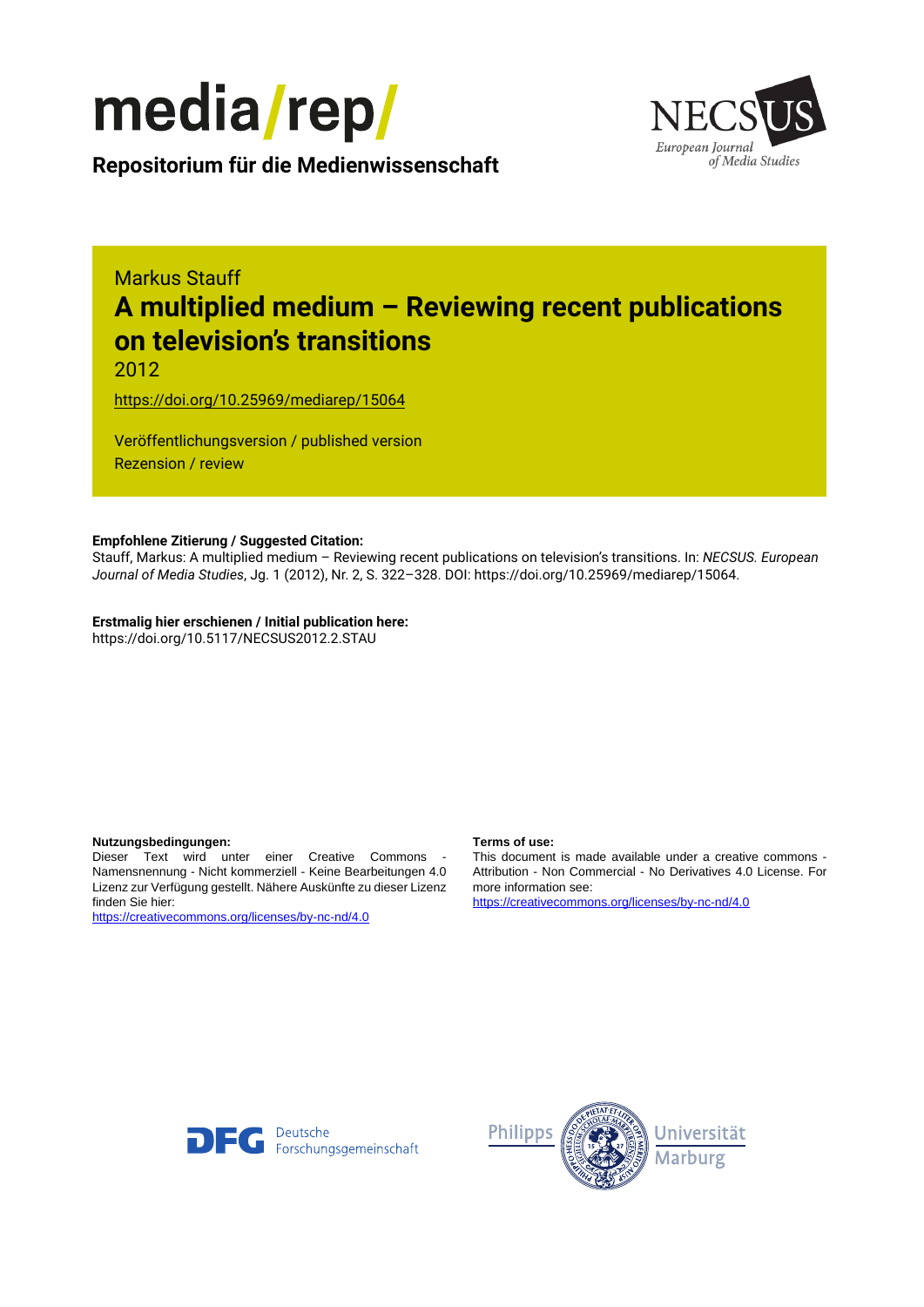- 2. I prefer this term to *developing countries*. The latter implies they are developing towards developed countries. They are not. It also implies that developed countries have finished developing. They have not.
- 3. Chapters six through ten examine 'a particular movement in Islamic art in terms of the relevant Islamic theology, philosophy, and poetics of the period' (p. 33).
- 4. ' … [B]ecause there is a certain difficulty in establishing the relationships in just that way, and in that difficulty there is an interest, and in that interest there's a certain tension and for me that tension is a lot more important than the stable equilibrium of harmony, which doesn't interest me at all. Reality must be torn apart in every sense of the word.' (Françoise Gilot and Carlton Lake. *Life with Picasso* [New York: McGraw-Hill, 1964], p. 60)

#### **About the author**

**Bavand Behpoor,** *Ludwig-Maximilians-Universität München*

# ெ⊕

2013 Behpoor / Amsterdam University Press.

This is an Open Access article distributed under the terms of the Creative Commons Attribution License (http:// creativecommons.org/licenses/by/2.0), which permits unrestricted use, distribution, and reproduction in any medium, provided the original work is properly cited.

# **A multiplied medium**

*Reviewing recent publications on television's transitions*

### Markus Stauff

In recent research on academic knowledge production there are intimations that a certain fuzziness of the investigated object, even a somewhat vague set of questions, are not the worst starting points for scholarship. These points often lead to exciting insights. This might explain why, for some time now, various academic engagements with television have provoked discussions and created conceptual tools that are of interest to media studies in general. Media studies seems to be a field (fortunately, it still cannot be considered a proper discipline) that is more dependent on the on-going transformations of its main object than other academic areas of inquiry. What constitutes a medium and how different media relate to each other are discussed on a theoretical level, but they are usually defined in relation to the dominant media constellation at hand.

Television can be said to be the origin of the umbrella term 'media' in the 1950s and 1960s. It epitomised the concept of 'mass media', which was at the heart of media research for decades. In the 1980s, television was still the central reference point for discussions on representation, reception, and the 'active audience'. However, beginning in the 1990s, digital media (computers, cyberspace, networks)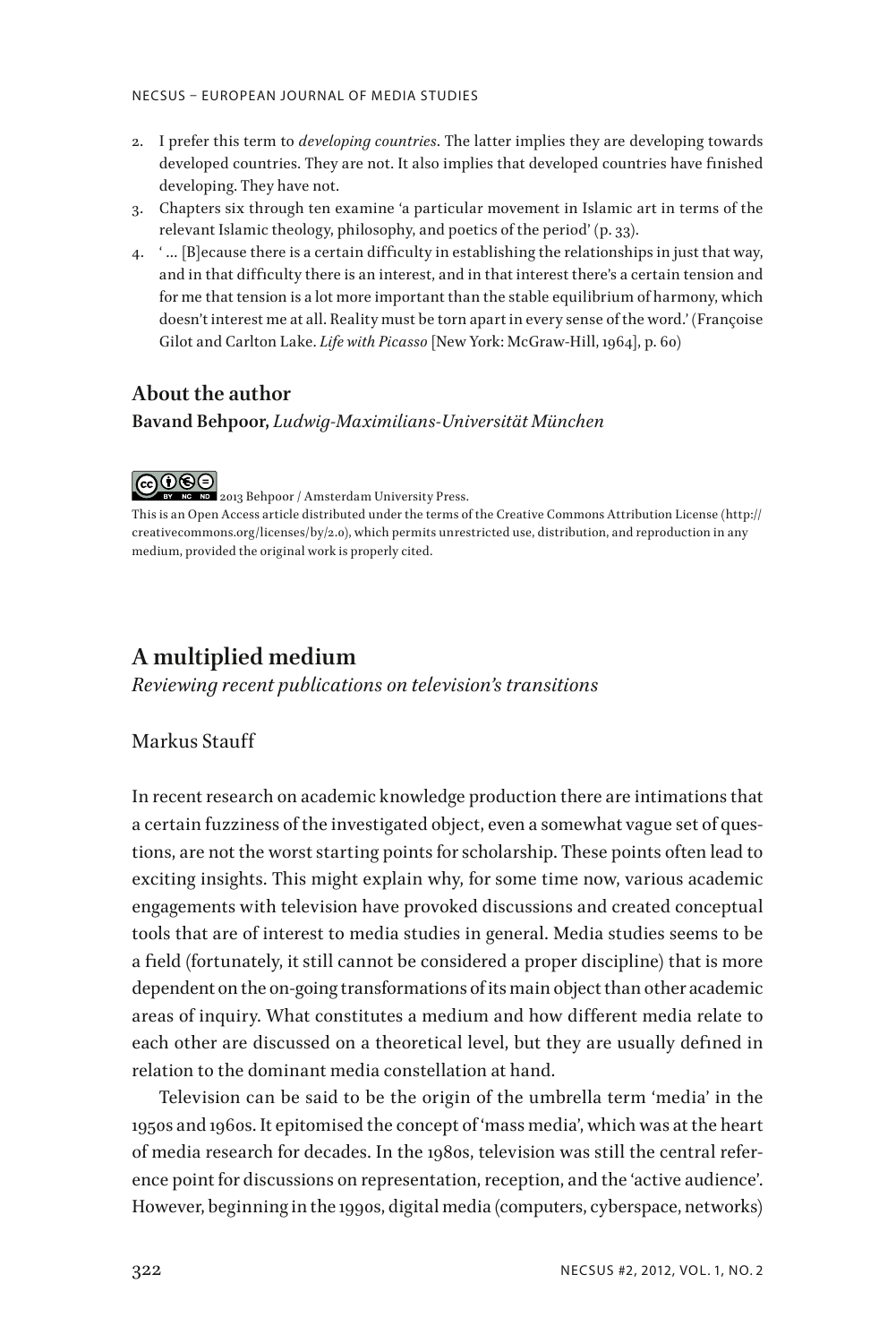dominated conceptual discussions on what media are and what their cultural impact is.

In the 2000s it became clear that television was more resilient than expected – but also, it becomes less and less clear just what television is. This vagueness and television's on-going transformation turned out to be a good point of departure for reflecting on the heterogeneity of digital culture in general – a culture that is no longer considered to be defined by several fundamental characteristics of the computer or networks, but much more by a constant re-arrangement of gadgets and industrial strategies, infrastructures, and practices. As television's 'old media' characteristics (broadcasting, serialised and scheduled programs) mingle with presumably 'new media' dynamics (narrowcasting, one-to-one or peer-to-peer communication, databases, interfaces, etc.), an engagement with the medium promises insights into the fuzziness of the current state of affairs. Throughout the history of television there was never a shortage of books dealing with the future of the medium (for example, Richard Hoggart's and Janet Morgan's (eds) *The Future of Broadcasting: Essays on Authority, Style and Choice* [London: Macmillan, 1982]). More recently, television's ongoing transitions are often seen through the development of other media, and it is less an indeterminate future that is to be guessed at than multiple developments of the present that need to be traced.

A groundbreaking book in this respect is the anthology *Television after TV: Essays on a Medium in Transition* (Durham-London: Duke University Press, 2004), edited by Lynn Spigel and Jan Olsson. While betraying a slightly defensive attitude ('television remains a central mode of information and entertainment in our present-day global culture' [p. 1]) and sometimes limiting a comparison of TV to the internet, most of the contributions in the book use categories that were established by academicians in relation to television to question dynamics across different media. No longer do we see questions such as 'what happens to programming, flow, and broadcasting in the context of digital media?' Rather, the authors show how these categories that were once the exclusive territory of television now allow us to describe the heterogeneous dynamics of a convergent/divergent media culture. This is partly because television strategies are translated to and applied by new media, and partly because these strategies were never 'specific' to television, but rather were always based on transmedial relationships. The apt title of the book – *Television after TV* – suggests that the dynamics of television will continue to be relevant, spreading to different media technologies even if 'TV' (the network or broadcast-based cultural form that is taken for granted) loses its dominant role.

A highly original and focused follow-up to this perspective can be found in the volume *Ephemeral Media: Transitory Screen Culture from Television to YouTube* (Houndsmill-Basingstoke-Hampshire-New York: Palgrave Macmillan, 2011), edited by Paul Grainge. Pointing to the transformation that TV commercials undergo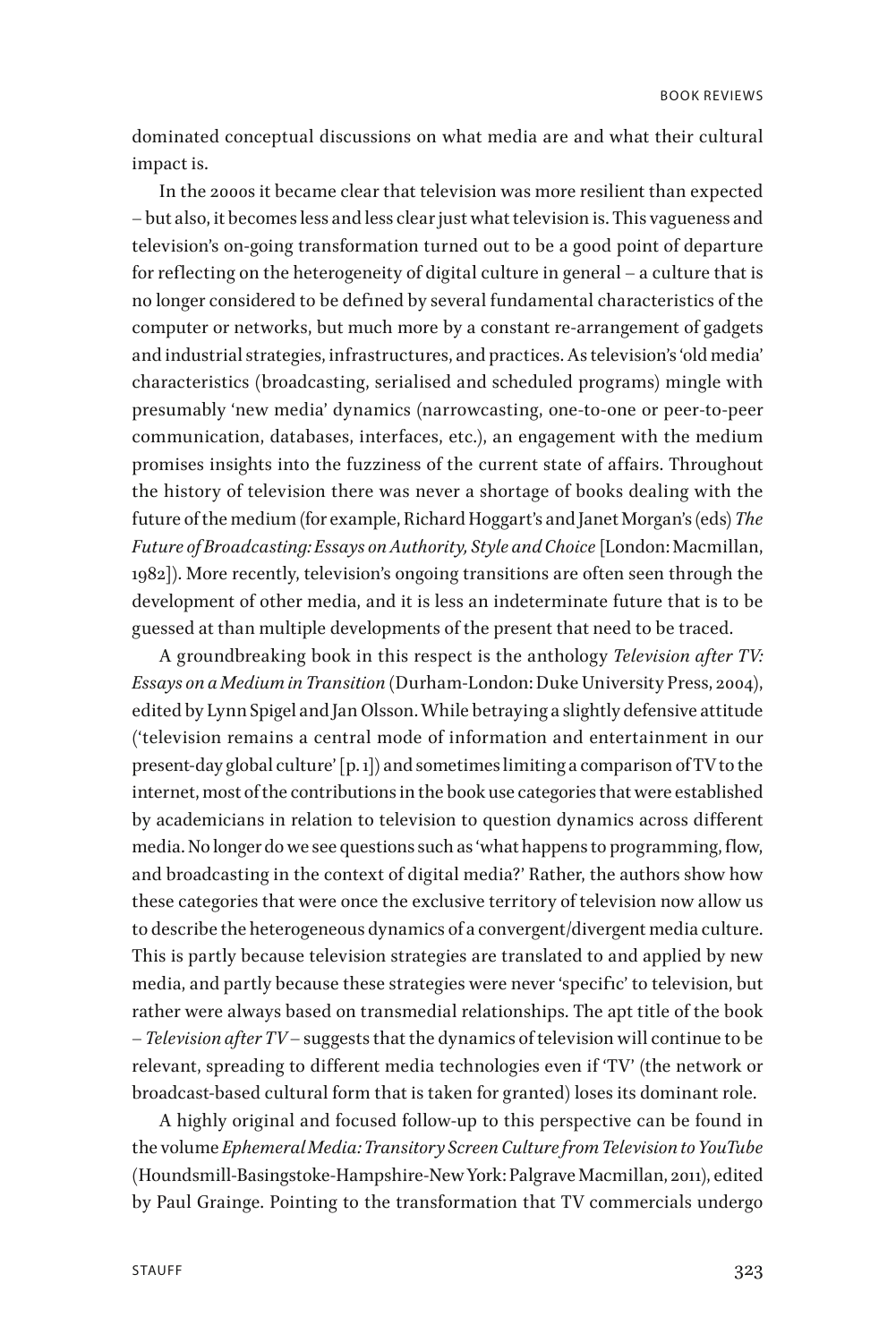#### NECSUS – EUROPEAN JOURNAL OF MEDIA STUDIES

as they are endangered by pay-TV and DVD, also as they gain power through going viral on online video platforms, the book analyses current media culture through the example of short-form texts. Ephemerality, as Grainge argues in the introduction, was always part of modern media (from the actualités of early cinema to Hollywood movie trailers and the liveness of television), but now short-forms have found themselves centre stage. A closer description of these marginal texts, along with their changing aesthetics and industrial function, allows us to gain insight into 'the durational and circulatory temporalities of media that shape, structure and express something of our mobile and increasingly fractionalised encounter with screen entertainment' (p. 11).

This becomes very clear in Max Dawson's chapter on online video summaries of serialised TV drama programs. Dawson shows how video abridgements of complete seasons of television series become an essential part of the 'complex narrative' industry, as they secure online attention for TV broadcasters and, simultaneously, allow the audience to catch up with missed episodes (or overlooked/forgotten aspects of the story). These 'mnemonic devices' (p. 47) not only make the temporality of a TV series more flexible but they also re-interpret the story and cater to fan knowledge with hidden hints, and thus contribute to the distribution of cultural capital (Dawson relates this to *Reader's Digest* abridgements). This is a great example of how studying television can contribute to the analysis of the entanglement of different temporalities in contemporary culture. It also shows that the more general question of 'industrial aesthetics' gains a great deal from research on television's transitions, as this research scrutinises both the way the industry (unavoidably) experiments with aesthetic forms to cope with changing use patterns and technologies, and also the way emerging aesthetic forms (e.g. the demotic and vernacular grammar of amateur videos) are appropriated by commercial enterprises.

Two closely interrelated chapters by Jon Dovey and Elizabeth Jane Evans analyse the ways online drama taps into vernacular practices to counter the information overload resulting from the internet's 'always-on availability' with a 'promise of engagement' (p. 140). John Caldwell points out that inside production processes, ephemeral texts such as demo tapes or mentoring rituals already play fundamental roles in continuing, re-defining, and legitimising the difference (and the hierarchy) between various media, industries, and professions (production has always been a highly textual and mediated process, in which the difference between media is not a given but rather the result of a performative element). With its very specific focus, *Ephemeral Media* (which also includes insightful interviews with practitioners) clearly proves that the intersection between television and (other) digital media is a productive site for understanding current media culture.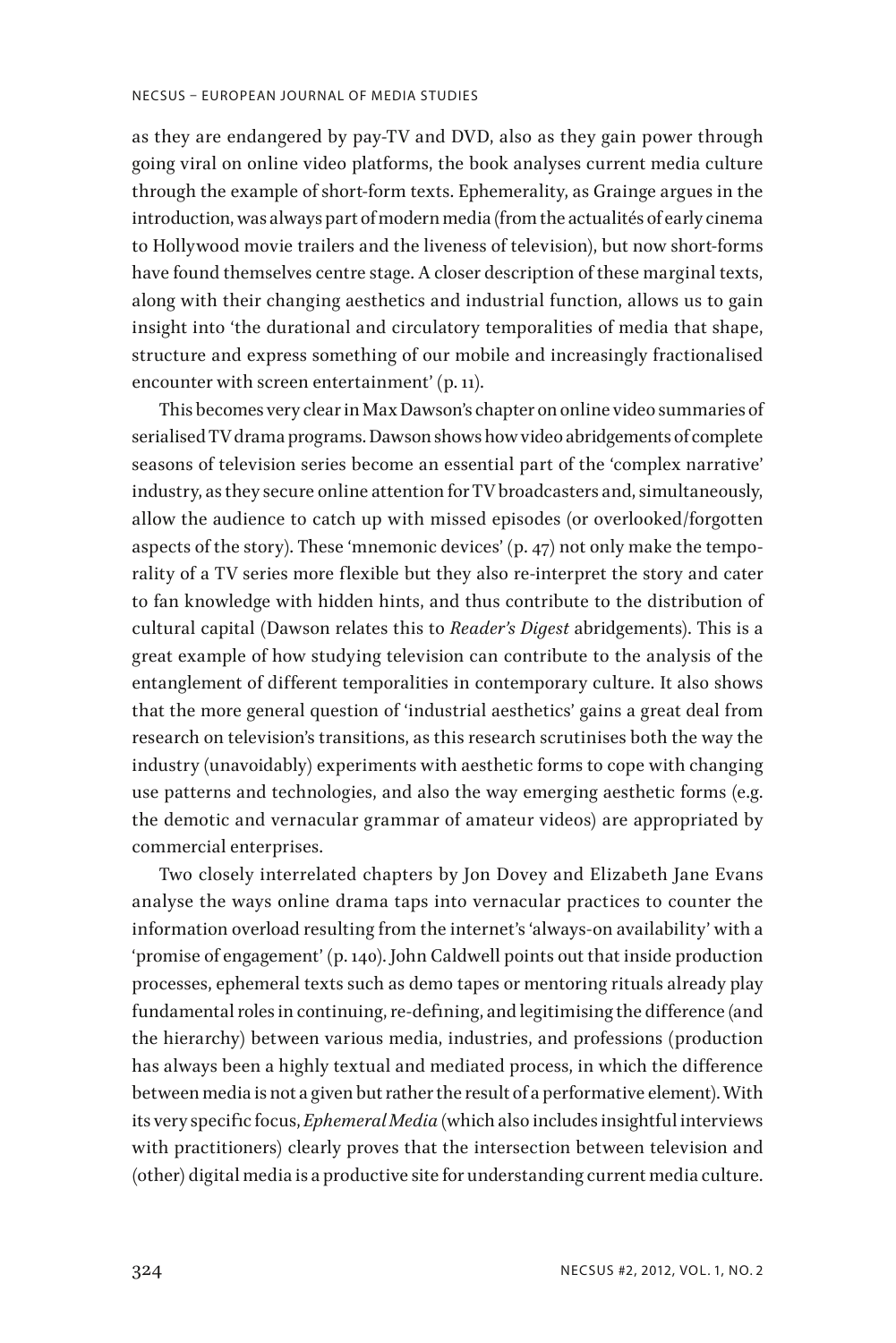Most anthologies dealing with the transformation of television over the past years are less coherent than this volume (if no less inspiring to media studies), as they often aim to describe the most variegated aspects of television. *Television Studies after TV: Understanding Television in the Post-Broadcast Era* (London: Routledge, 2009), edited by Graeme Turner and Jinna Tay, focuses on the somewhat more traditional question of what is happening to television's social function, its broadcasting mode, and its nationally-defined public sphere. The book offers solid comparative case studies that prove television to be so technologically and geographically diverse 'that we can no longer talk about "TV" as if it were a singular medium'  $(p, 3)$ .

*Television as Digital Media* (Durham: Duke University Press, 2011), edited by James Bennett and Niki Strange, suggests approaching television 'as a non-sitespecific, hybrid cultural and technological form that spreads across multiple platforms' (p. 2). The book also includes a particularly strong section on 'aesthetics of convergence', which sees (amongst others) Karen Lury mourning 'the loss of contingency' (p. 201) in television's use of CGI, as well as Jason Jacobs focusing on the 'interruption' (so characteristic for commercial TV) to question aesthetic similarities and differences between TV and computer games. A careful mapping of specificities and innovations characterises all of this volume's contributions. One particular highlight is Roberta Pearson's historical analysis, which takes *Star Trek* as an early pre-digital example of the development of what are presumably digital production strategies, as it already then featured the introduction of the producer as a brand, the valuation of niche audiences, and marketing across multiple channels.

My last example is the volume *Flow TV: Television in the Age of Media Convergence* (Michael Kackman et al [eds]; New York: Routledge, 2011), which evolved out of FlowTV.org, an online journal that since 2004 has been an indispensable source for critical reflection on TV's latest developments. This is the most heterogeneous of the volumes reviewed here – which is not a deficit, considering the heterogeneity of television. The book's introduction already points out that television never was a well-defined or consistent medium (given the different national appropriations and the constant re-articulation through cable and satellite, or the remote control and VCR). Even TV's most central feature – the experience of programs as flow – was dependent on broader cultural contexts, acting more as a 'powerful heuristic device' (p. 2) to frame the constant transformations than as a clear-cut characteristic of the medium. The current developments in television incite even more intense and general reflection on the circumstances and the practices that give the medium its provisional form and define its cultural impact.

Jason Mittel contributes to this discussion with a casual and apposite reflection on how the possibilities of digital video recording define his own family's time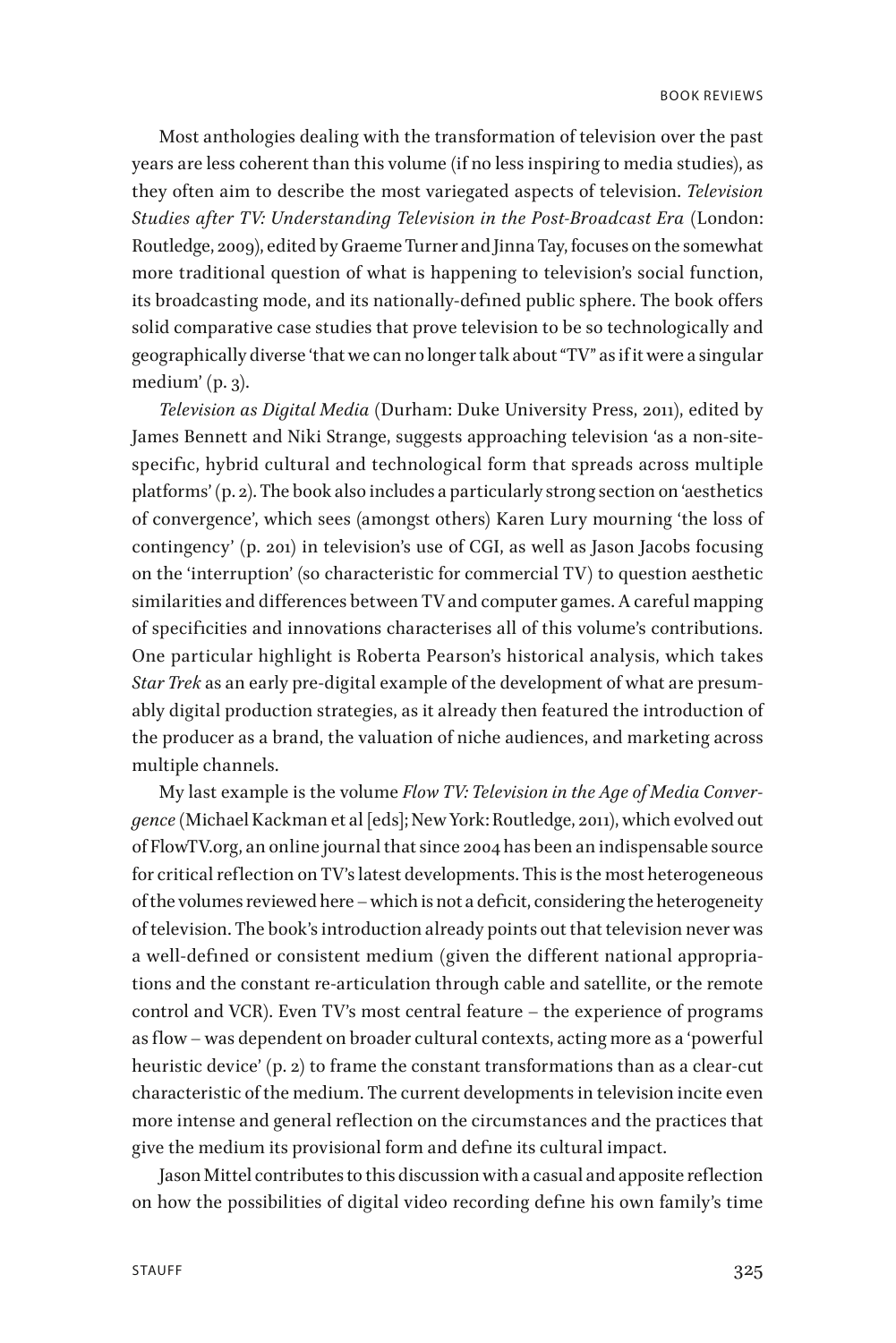management and, as a consequence, what his kids understand television to be: less something to be switched on and submitted to than a collection of files that encourage choice. The transforming role of the interface is more systematically discussed in the chapter by Daniel Chamberlain, who (following Raymond Williams' take on flow) analyses how these 'configurable media experiences' are interrelated with broader transformations of temporal and spatial behaviour. The concept of interface-based customisation not only connects different mobile media, it also extends through these gadgets to the environment beyond: individuals 'customize their spatial environment along with their media experiences' (p. 26). In his contribution to the afore-mentioned *Television as Digital Media*, Chamberlain uses the architectural term 'scripted space' to outline how interface-based media use deviates from the time-dominated concept of program and flow.

In this instance, television is portrayed as a flexible, modifiable constellation of technologies, cultural forms, and industrial strategies that assumes its shape and achieves its cultural impact by its positioning in structured constellations, such as the family home and consumer culture at large. Further chapters show how this is also true for the whole infrastructure of national television systems, in which the medium helps to define and is in turn defined by governmental regimes. James Hay argues as much in his case study. The Unites States television network established in post-war Iraq that was meant to support the establishment of a new form of liberated and liberal government owes most of its characteristics to a carefully planned convergence of military and commercial rationalities, which were supposed to assist the Iraqi people in learning to govern themselves. From the start, this was a mix of technology and infrastructure (including radio) brought together by a rationality of governing.

Hector Amaya, on the other hand, shows how the role of the U.S. Spanishlanguage network Univision is very much marginalised by the fact that Spanishlanguage media are not considered as vital contributions to their audience's citizenship. Additionally, Amaya criticises the way television studies itself takes a share in homogenising television. Univision is rarely mentioned in research dealing with U.S. TV networks, thereby endorsing the dominant concept of U.S. national television as being exclusively composed of English-language programming.

It is not only television-related concepts that are at stake in order to get a grip on the transforming medium. Broader categories of media and cultural studies (like authorship, text, or paratext) can and should be re-thought with respect to television's transitions. Derek Kompare suggests focusing on podcasts attached to television series in order to develop an updated notion of authorship. The multiplication of 'moments of television' in an online culture revaluates the concept of authorship, as it structures the connection of users to discursive textual elements and upholds a claim of consistency and quality. It is characteristic for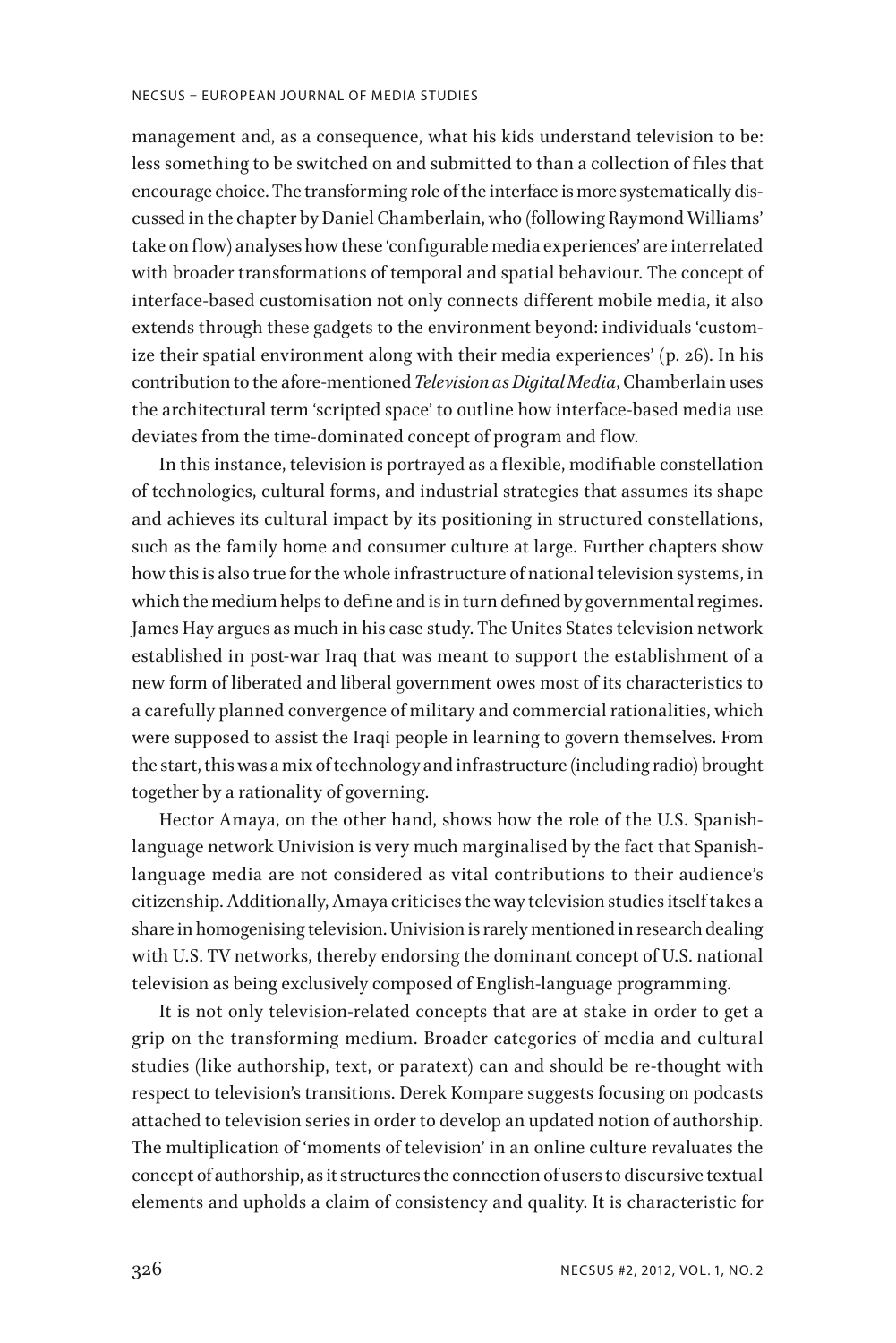the strategic flexibility of the authorship category that, in recent television, it is the 'showrunner' and not a writer or director who occupies the position of the author. In the chapter's analysed paratexts (*Lost* and *Battlestar Galactica*), the showrunners are represented as authentic voices that connect authoritative knowledge with a fan's attitude.

In a related case, Jonathan Gray argues that in the context of the multiplication of TV outlets, TV reviews become increasingly important paratexts for television, as they not only frame the process of making meaning but also create 'interpretive communities' (in Stanley Fish's sense). Gray's analysis shows how newspaper reviews of *Studio 60*, *Heroes*, and *Friday Night Lights* address a 'quality audience' by referencing prior works, thus limiting the shows' generic identity range. While Gray somehow falls short on positioning these reviews amid broader transmedia dynamics, sticking to a more or less conventional notion of the paratext, Louisa Ellen Stein questions the dichotomy of text vs. paratext altogether. Even more, her analysis of ABC Family strategies to create (but also tame) a media-savvy audience for the show *Kyle XY* suggests we should consider transmedia connections in spatial rather than in textual terms. Taking up the narratological concept of diegesis, she shows how a story world easily spans across different media, making use of media specificity in a questioning manner. Programs are increasingly transforming into 'a conceptual, spatial story world with expansive and emotive characters who are waiting to enact narratives and find fulfilment in romantic, platonic, and familial relationships often beyond those overtly imagined by the text itself' (p. 131). A program's fanbase as well as its producers can quite easily switch between the role of a character inside this diegesis and that of an author contributing to the diegesis.

Stein's essay is an example of how a reflection on current television necessarily includes a reflection on the dynamics that structure the interrelation between multiple media technologies and industries. 'Convergence' still figures as the most comprehensive term of this debate. However, in their introduction to the anthology, the editors make it clear that just like 'flow', convergence also figures as a 'heuristic tool' rather than as a well-defined quality of media culture. Convergence does not have 'uniform, or uniformly positive, cultural and political effects' (p. 3).<sup>1</sup>

The most direct analysis of the term is offered in the chapter by Jack Bratich. Starting from the oft-discussed example of reality television, he shows how convergence (or the convergence of people as a convergence of different media technologies) is more often than not based on practices and technologies of divergence. The audience may be actively involved in a show by judging and voting for candidates, yet the shows themselves base the possibility of social relationships on prior competition, classification, and the fabrication of behaviour. That convergence always necessarily involves frictions is also shown in the chapter by Misha Kavka, who argues that the industrial convergence between TV and food,